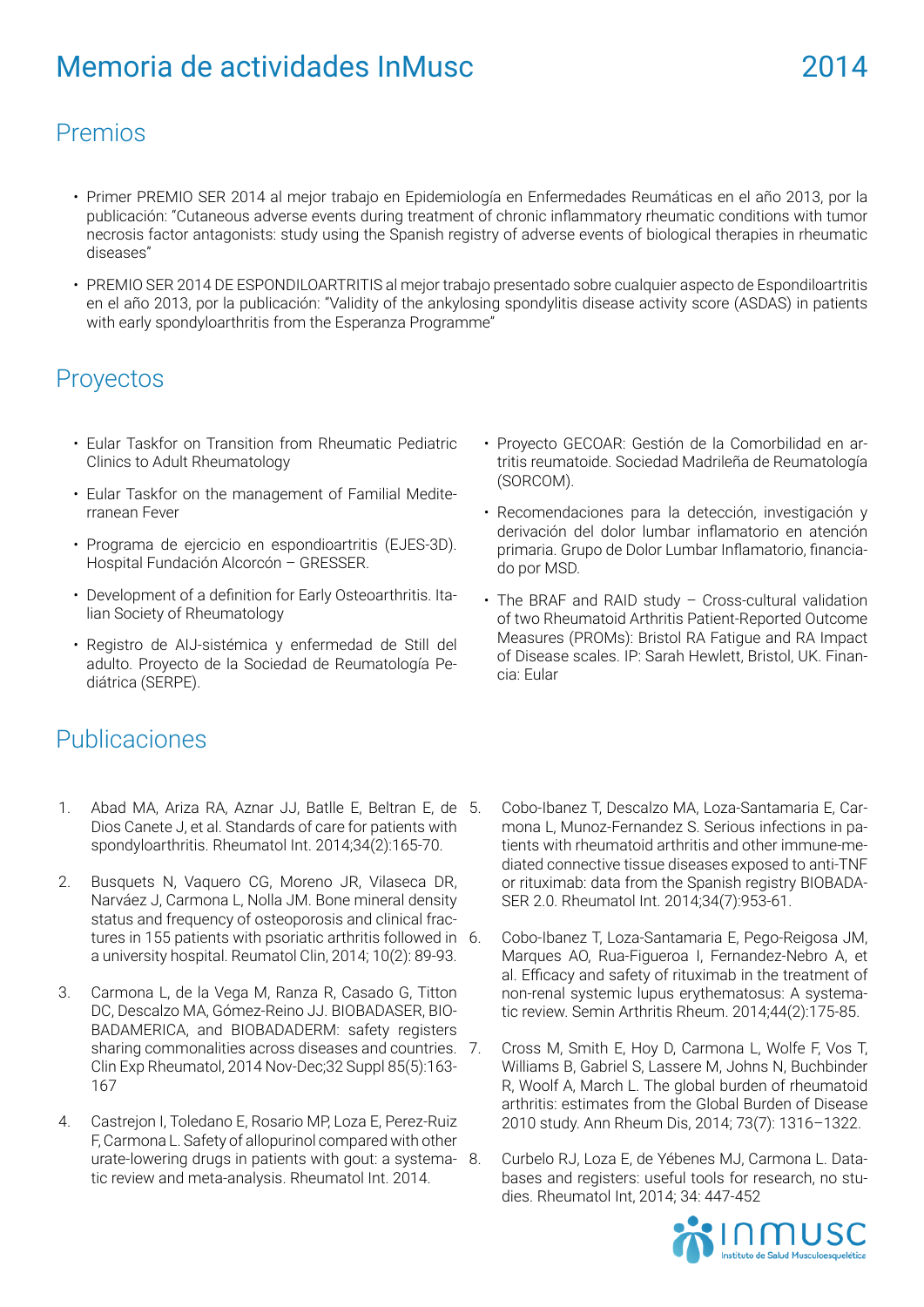- 9. Diaz-Heredia J, Loza E, Cebreiro I, Ruiz Iban MA. Preventive analgesia in hip or knee arthroplasty: a systematic review. Rev Esp Cir Ortop Traumatol. 2014.
- 10. Fernández-Espartero C, de Miguel E, Loza E, Tomero E, Gobbo M, Descalzo MA, Collantes-Estévez E, Mulero J, Muñoz-Fernández S, Zarco P, Carmona L; ESPERAN-ZA Study Group. Validity of the Ankylosing Spondylitis Disease Activity Score (ASDAS) in patients with early spondyloarthritis from the Esperanza programme. Ann Rheum Dis, 2014; 73(7):1350-1355
- 11. García-Vicuña R, Montoro M, Egües Dubuc CA, Bustabad Reyes S, Gómez-Centeno A, Muñoz-Fernández S, Pérez Pampín E, Román Ivorra JA, Balsa A, Loza E. Quality standards in a rheumatology Day-Care Hospital Unit. The proposal of the Spanish Society of Rheumatology Day Hospitals' Working Group. Reumatol Clin. 2014;10(6):380-8.
- 12. Garrido-Castro JL, Escudero A, Medina-Carnicer R, Galisteo AM, Gonzalez-Navas C, Carmona L, Collantes-Estevez E. Validation of a new objective index to measure 21. spinal mobility: the University of Cordoba Ankylosing Spondylitis Metrology Index (UCOASMI). Rheumatol Int, 2014 Mar;34(3):401-6
- 13. Haro J, Tyrovolas S, Garin N, Diaz-Torne C, Carmona L, Riera L, Perez-Ruiz F, Murray C. The burden of disease in Spain: results from the global burden of disease study 2010. BMC Med, 2014 Dec 5;12(1):236
- 14. Kearsley-Fleet L, Závada J, Hetland ML, Nordström DC, Aaltonen KJ, Listing J, Zink A, Gati T, Rojkovich B, Ian- 23. none F, Gremese E, van Riel PL, van de Laar MA, Lie E, Kvien TK, Canhão H, Fonseca JE, Rotar Z, Loza E, Carmona L, Askling J, Johansson K, Finckh A, Dixon WG, Hyrich KL; on behalf of the EULAR Study Group for Registers and Observational Drug Studies. The EULAR Study Group for Registers and Observational Drug Studies: comparability of the patient case mix in the European biologic disease modifying anti-rheumatic drug registers. Rheumatology (Oxford). 2014.
- 15. L Carmona. Is there a best way to measure co-morbidity? Rheumatology, 2014 Jun;53(6):963-4
- 16. Moe RH, Petersson IF, Carmona L, Greiff R, Guillemin F, Udrea G, Loza E, Stoffer MA, de Wit M, Wiek D, Vliet Vlieland T, Woolf AD, Uhlig T; the EUMUSC.NET working group. Facilitators to implement standards of care for rheumatoid arthritis and osteoarthritis: the EUMUSC. NET project. Ann Rheum Dis, 2014 Aug;73(8):1545-8.
- 17. Perez-Ruiz F, Martínez-Indart L, Carmona L, Herre-

ro-Beites AM, Pijoan JI, Krishnan E. Tophaceous gout and high level of hyperuricaemia are both associated with increased risk of mortality in patients with gout. Ann Rheum Dis, 2014 Jan 1;73(1):177-82.

- Petersson IF, Strombeck B, Andersen L, Cimmino M, Greiff R, Loza E, et al. Development of healthcare quality indicators for rheumatoid arthritis in Europe: the eumusc.net project. Ann Rheum Dis. 2014;73(5):906-8.
- 19. Rua-Figueroa I, Lopez-Longo FJ, Calvo-Alen J, Galindo-Izquierdo M, Loza E, Garcia de Yebenes MJ, et al. National registry of patients with systemic lupus erythematosus of the Spanish Society of Rheumatology: objectives and methodology. Reumatol Clin. 2014;10(1):17-24.
	- Ruiz Iban MA, Macule F, Torner P, Gil Garay E, Oteo A, Lopez Millan JM, et al. SECOT-GEDOS consensus on pre-surgical pain management in knee and hip arthrosis. Rev Esp Cir Ortop Traumatol. 2014.
	- Salgado E, Maneiro JR, Carmona L, Gómez-Reino J. Rheumatoid factor and response to TNF antagonists in rheumatoid arthritis: Systematic review and meta-analysis of observational studies. Joint Bone Spine, 2014 Jan;81(1):41-50
	- Salgado E, Maneiro JR, Carmona L, Gomez-Reino JJ. Safety profile of protein kinase inhibitors in rheumatoid arthritis: systematic review and meta-analysis. Ann Rheum Dis, 2014; 73(5):871-82.
	- 23. Silva-Fernandez L, Loza E, Martinez-Taboada VM, Blanco R, Rua-Figueroa I, Pego-Reigosa JM, et al. Biological therapy for systemic vasculitis: a systematic review. Semin Arthritis Rheum. 2014;43(4):542-57.
	- Sivera F, Andrés M, Carmona L, Kydd AS, Moi J, Seth R, Sriranganathan M, van Durme C, van Echteld I, Vinik O, Wechalekar MD, Aletaha D, Bombardier C, Buchbinder R, Edwards CJ, Landewé RB, Bijlsma JW, Branco JC, Burgos-Vargas R, Catrina AI, Elewaut D, Ferrari AJ, Kiely P, Leeb BF, Montecucco C, Müller-Ladner U, Ostergaard M, Zochling J, Falzon L, van der Heijde DM. Multinational evidence-based recommendations for the diagnosis and management of gout: integrating systematic literature review and expert opinion of a broad panel of rheumatologists in the 3e initiative. Ann Rheum Dis 2014, Feb 1;73(2):328-35
	- Souto A, Maneiro JR, Salgado E, Carmona L, Gomez-Reino JJ. Risk of tuberculosis in patients with chronic immune-mediated inflammatory diseases treated with biologics and tofacitinib: a systematic